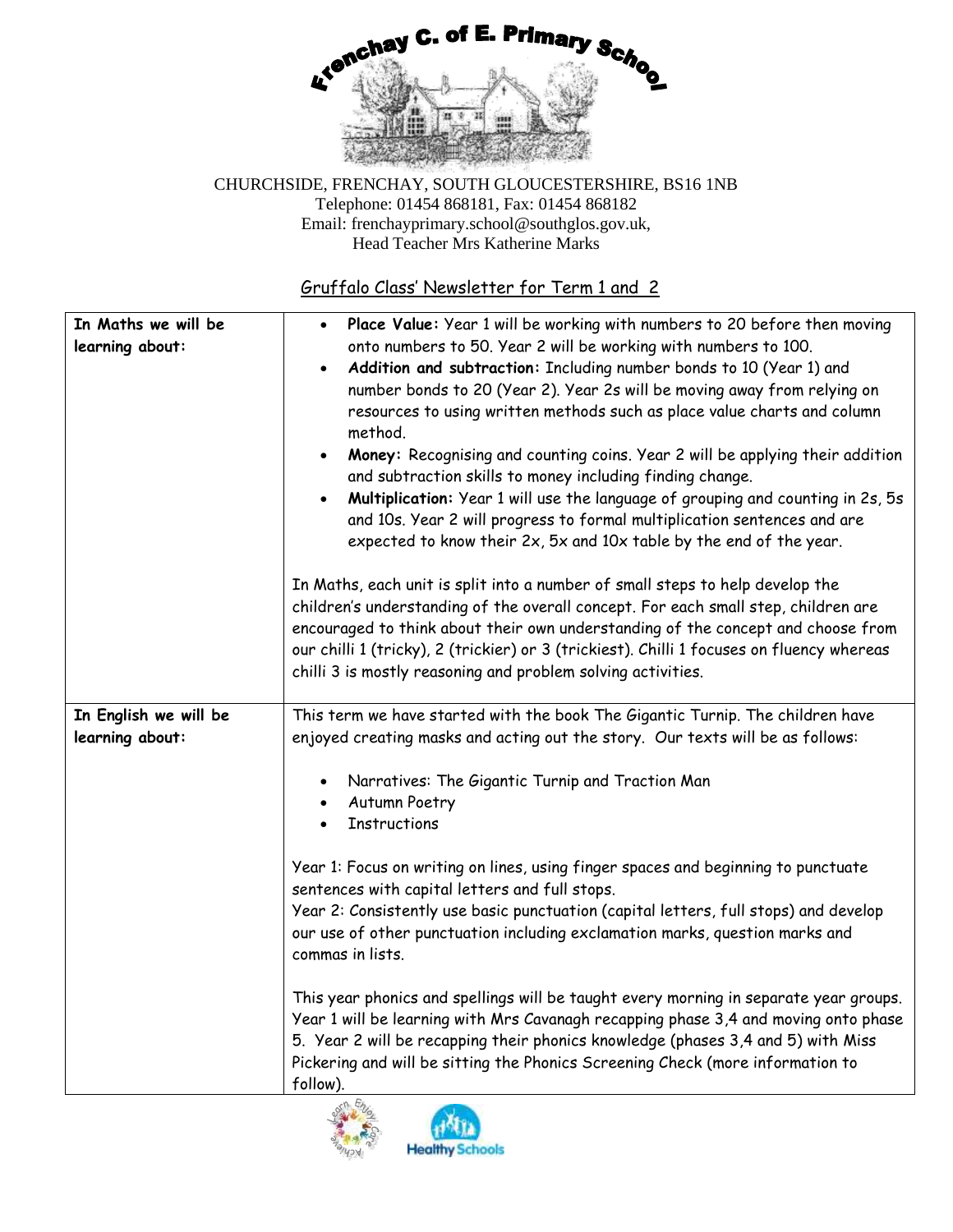

|                | At the end of Year 1 all children are expected to sit the phonics screening check. A<br>meeting will be held in Term 5 to provide you with more information.                                                                                                                                                                                                                                                                                                                                                                                                |  |
|----------------|-------------------------------------------------------------------------------------------------------------------------------------------------------------------------------------------------------------------------------------------------------------------------------------------------------------------------------------------------------------------------------------------------------------------------------------------------------------------------------------------------------------------------------------------------------------|--|
| <b>Science</b> | Science will be taught as a class for the first term with Miss Pickering. We will be<br>learning about Plants.                                                                                                                                                                                                                                                                                                                                                                                                                                              |  |
|                | From term 2, we will split into year groups. Miss Pickering will teach Year 2 and Miss<br>Padden will teach Year 1. We will be learning about Animals including humans.                                                                                                                                                                                                                                                                                                                                                                                     |  |
|                | Explorers or invaders?                                                                                                                                                                                                                                                                                                                                                                                                                                                                                                                                      |  |
| <b>Topic</b>   | During this topic we will be learning about Anglo- Saxons (term 1) and Vikings (term<br>2). We will learn about:<br>Everyday life<br>$\bullet$                                                                                                                                                                                                                                                                                                                                                                                                              |  |
|                | Where they came from and where they settled?                                                                                                                                                                                                                                                                                                                                                                                                                                                                                                                |  |
|                | Famous people                                                                                                                                                                                                                                                                                                                                                                                                                                                                                                                                               |  |
|                | Use timelines<br>$\bullet$                                                                                                                                                                                                                                                                                                                                                                                                                                                                                                                                  |  |
|                | Identify different artefacts                                                                                                                                                                                                                                                                                                                                                                                                                                                                                                                                |  |
|                | Next week we are having a visitor in school to teach us about the everyday lives of<br>the Anglo-Saxons. Please see previous letter for details sent earlier on this week.                                                                                                                                                                                                                                                                                                                                                                                  |  |
|                | To end this topic we hope to have a Viking feast. More information about this next<br>term.                                                                                                                                                                                                                                                                                                                                                                                                                                                                 |  |
| Computing      | Technology around us<br>$\bullet$<br>Digital painting and writing                                                                                                                                                                                                                                                                                                                                                                                                                                                                                           |  |
| <b>PE</b>      | Our class PE lessons are every Monday and Friday. Please ensure that your child is<br>wearing their named PE kit and suitable footwear into school on these days. They<br>will wear their PE kit all day. We will be outside as often as is possible so please<br>provide children with warm clothing for the approaching colder weather. Children<br>should not be wearing earrings during PE. If your child is unable to remove their own<br>earrings, please ensure they do not wear them on a PE day (staff are unable to<br>remove earrings for them). |  |

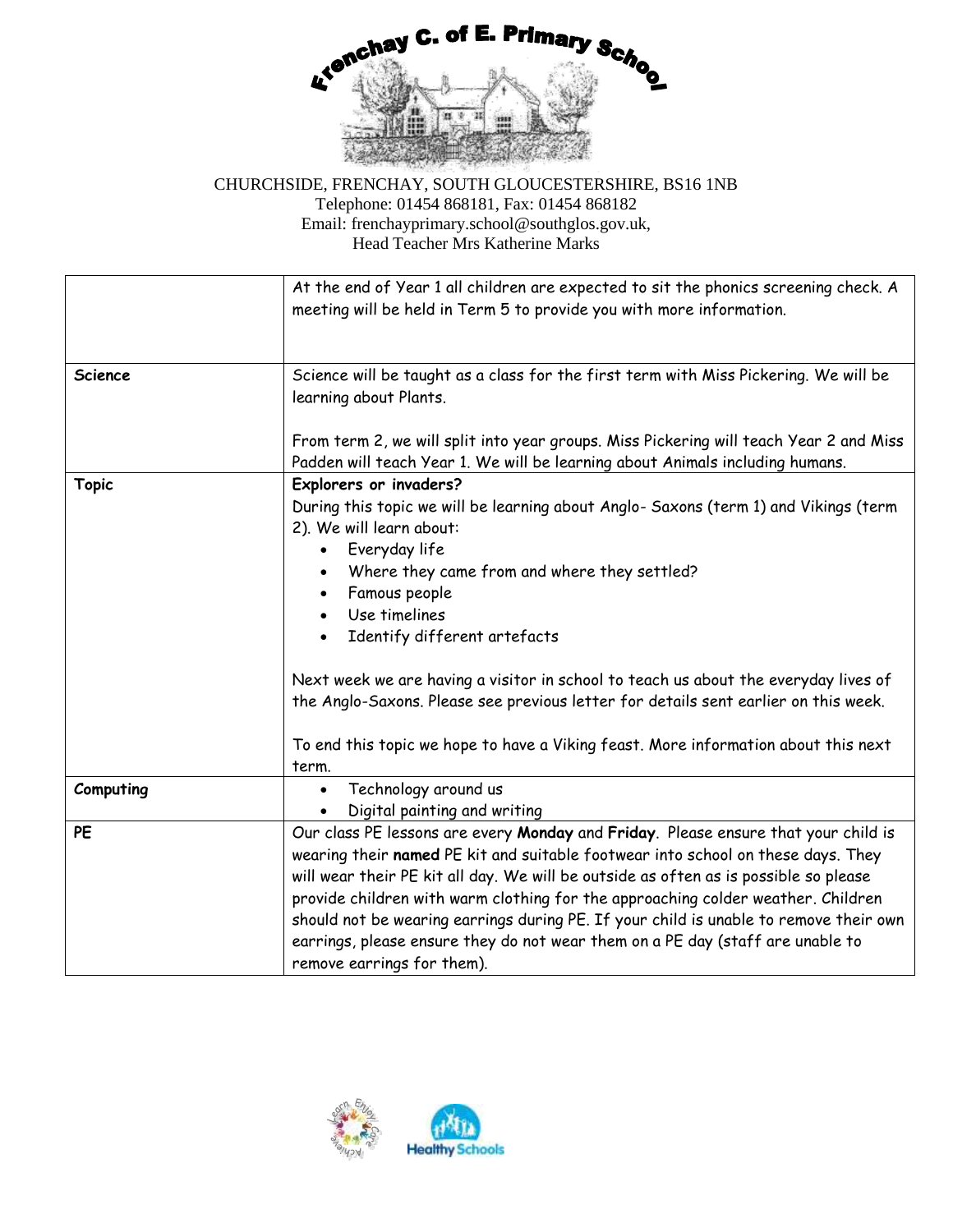

| <b>Additional Information</b> | Reading books: This year your child's reading books will be changed by an adult on<br>a set day each week in school (letters have already been sent out). We will aim to<br>listen to them read once aa week. Please ensure they have their reading record and<br>books in school every day.<br>Please continue to support your child's reading at home by listening to your child<br>read regularly throughout the week for short 10/15 minute sessions. We will send<br>your child home with 2/3 reading books per week. We suggest you read each book 2<br>or 3 times to help develop your child's fluency and comprehension. Please write a<br>short comment in your child's reading diary commenting on what they have done well,<br>struggled with or what you have discussed about in each book. We also like to hear<br>about the books your child is enjoying from home. These may be books that your<br>child has read themselves or one you are reading to them and discussing together.<br>Our whole school reading challenge will start again soon! Those that have read 3 or<br>more times during the week will be entered into the class raffle on a Friday.<br>Reading volunteers: If you would like to come into school and listen to readers in<br>Gruffalo Class then please contact Miss Pickering. We appreciate any time you may<br>be able to give.<br>Water bottles - please ensure children have one named water bottle in school every |
|-------------------------------|------------------------------------------------------------------------------------------------------------------------------------------------------------------------------------------------------------------------------------------------------------------------------------------------------------------------------------------------------------------------------------------------------------------------------------------------------------------------------------------------------------------------------------------------------------------------------------------------------------------------------------------------------------------------------------------------------------------------------------------------------------------------------------------------------------------------------------------------------------------------------------------------------------------------------------------------------------------------------------------------------------------------------------------------------------------------------------------------------------------------------------------------------------------------------------------------------------------------------------------------------------------------------------------------------------------------------------------------------------------------------------------------------------------------------------------------------------------|
|                               | day so that they are able to drink when needed. Please will you also note that as<br>part of our Healthy Schools policy NO sweets are permitted in school.<br>Contact: If you have any questions or concerns, please contact me via my email<br>Rebecca.pickering@frenchayprimary.org.uk                                                                                                                                                                                                                                                                                                                                                                                                                                                                                                                                                                                                                                                                                                                                                                                                                                                                                                                                                                                                                                                                                                                                                                         |
|                               | If any contact details have changed, please let the office know as soon as possible.<br>This is especially important if your emergency contact details have changed or<br>arrangements for collection of children at the end of the school day are different<br>from usual.                                                                                                                                                                                                                                                                                                                                                                                                                                                                                                                                                                                                                                                                                                                                                                                                                                                                                                                                                                                                                                                                                                                                                                                      |
|                               | We are looking forward to a happy term full of learning.                                                                                                                                                                                                                                                                                                                                                                                                                                                                                                                                                                                                                                                                                                                                                                                                                                                                                                                                                                                                                                                                                                                                                                                                                                                                                                                                                                                                         |
|                               | Miss Pickering                                                                                                                                                                                                                                                                                                                                                                                                                                                                                                                                                                                                                                                                                                                                                                                                                                                                                                                                                                                                                                                                                                                                                                                                                                                                                                                                                                                                                                                   |

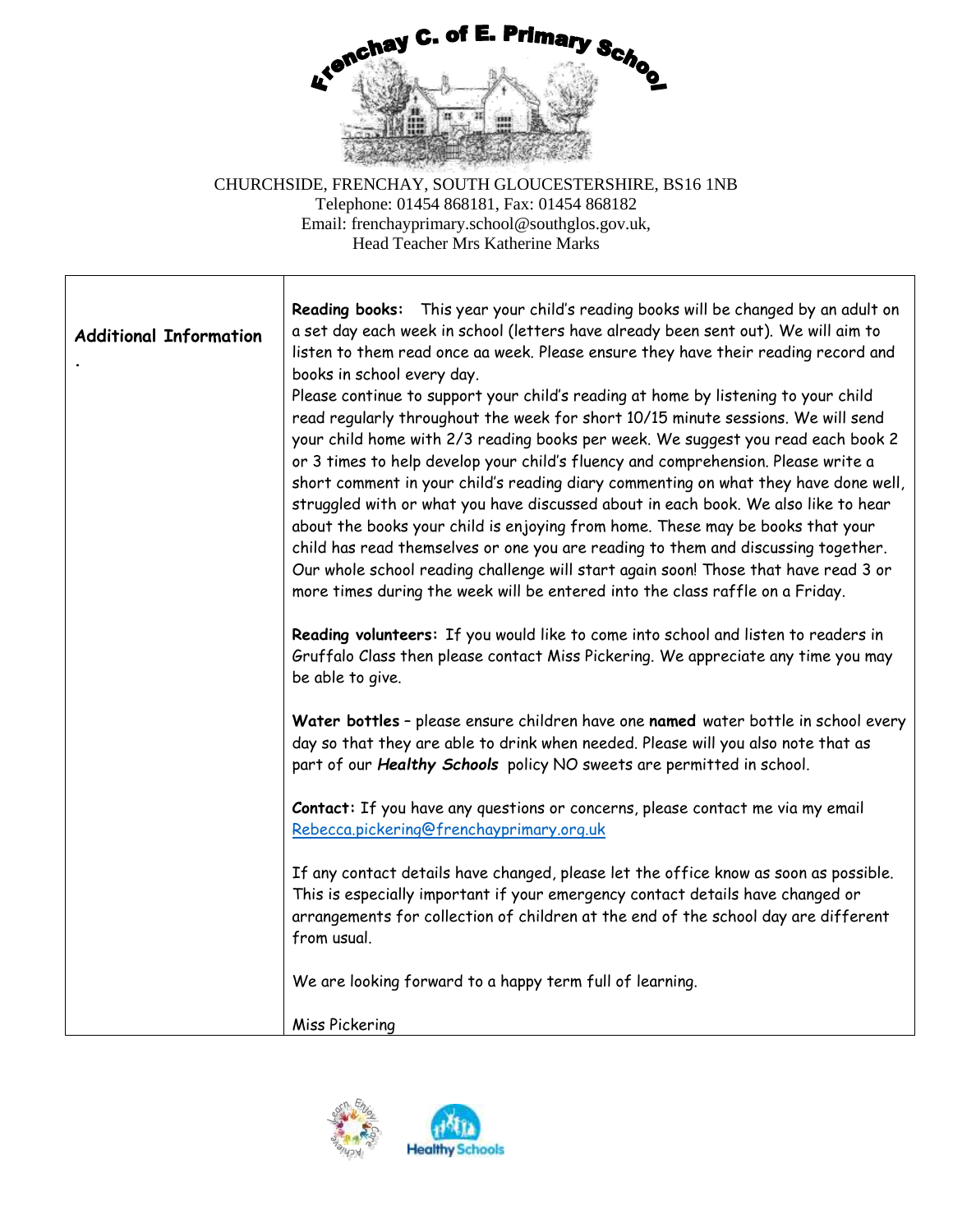

| <b>Area of learning</b> | When and what will be sent home                                                                                                                                                                                                                                                                                                                                                                                                                                                                                                                                                                                                                                                                                 | When and what needs to be handed<br>back in/how this will be checked                                                                                                                                                                                                                                                                 |
|-------------------------|-----------------------------------------------------------------------------------------------------------------------------------------------------------------------------------------------------------------------------------------------------------------------------------------------------------------------------------------------------------------------------------------------------------------------------------------------------------------------------------------------------------------------------------------------------------------------------------------------------------------------------------------------------------------------------------------------------------------|--------------------------------------------------------------------------------------------------------------------------------------------------------------------------------------------------------------------------------------------------------------------------------------------------------------------------------------|
| <b>Spelling</b>         | Year 2s will receive spellings for term 1.<br>Year 1s will receive spellings from term 2.                                                                                                                                                                                                                                                                                                                                                                                                                                                                                                                                                                                                                       | A list of spellings for the term will be<br>sent home via seesaw and these will<br>be tested each Friday.                                                                                                                                                                                                                            |
|                         | Common exception words for each year<br>group will be added to seesaw. These are the<br>words that children are expected to read and<br>spell by the end of the year.                                                                                                                                                                                                                                                                                                                                                                                                                                                                                                                                           | Ongoing practice at home.<br>They may be part of the weekly<br>spelling lists.                                                                                                                                                                                                                                                       |
| <b>Reading</b>          | This is an ongoing activity that we would<br>anticipate children do 5 out of 7 days a week.<br>This is both independent reading and reading<br>aloud to an adult.<br><b>Extra activities:</b><br>Once you have read a book a few times you<br>may like to do one of the following:<br>Design a new front cover.<br>Write a blurb for the book.<br>$\bullet$<br>Write a book review.<br>Draw your favourite part and write<br>why you have chosen it.<br>Write/draw an alternative ending.<br>$\bullet$<br>Choose a character and write a<br>$\bullet$<br>description.<br>Draw a new character for the book.<br>$\bullet$<br>Write 5 interesting facts you have<br>$\bullet$<br>learned from a non-fiction book. | When your child reads independently,<br>please encourage them to fill in a<br>section in their reading record. When<br>your child has read to you or another<br>adult please write this in their reading<br>journal. We would ask you to ask<br>questions about the texts to help<br>develop the children's comprehension<br>skills. |
|                         | The school's reading challenge will begin<br>again this term. Your child will be entered<br>into the prize draw each week based on how<br>many times they have read during the week.                                                                                                                                                                                                                                                                                                                                                                                                                                                                                                                            | Please ensure your child's reading<br>diary is completed and sent into school<br>every Friday. We will use the number                                                                                                                                                                                                                |



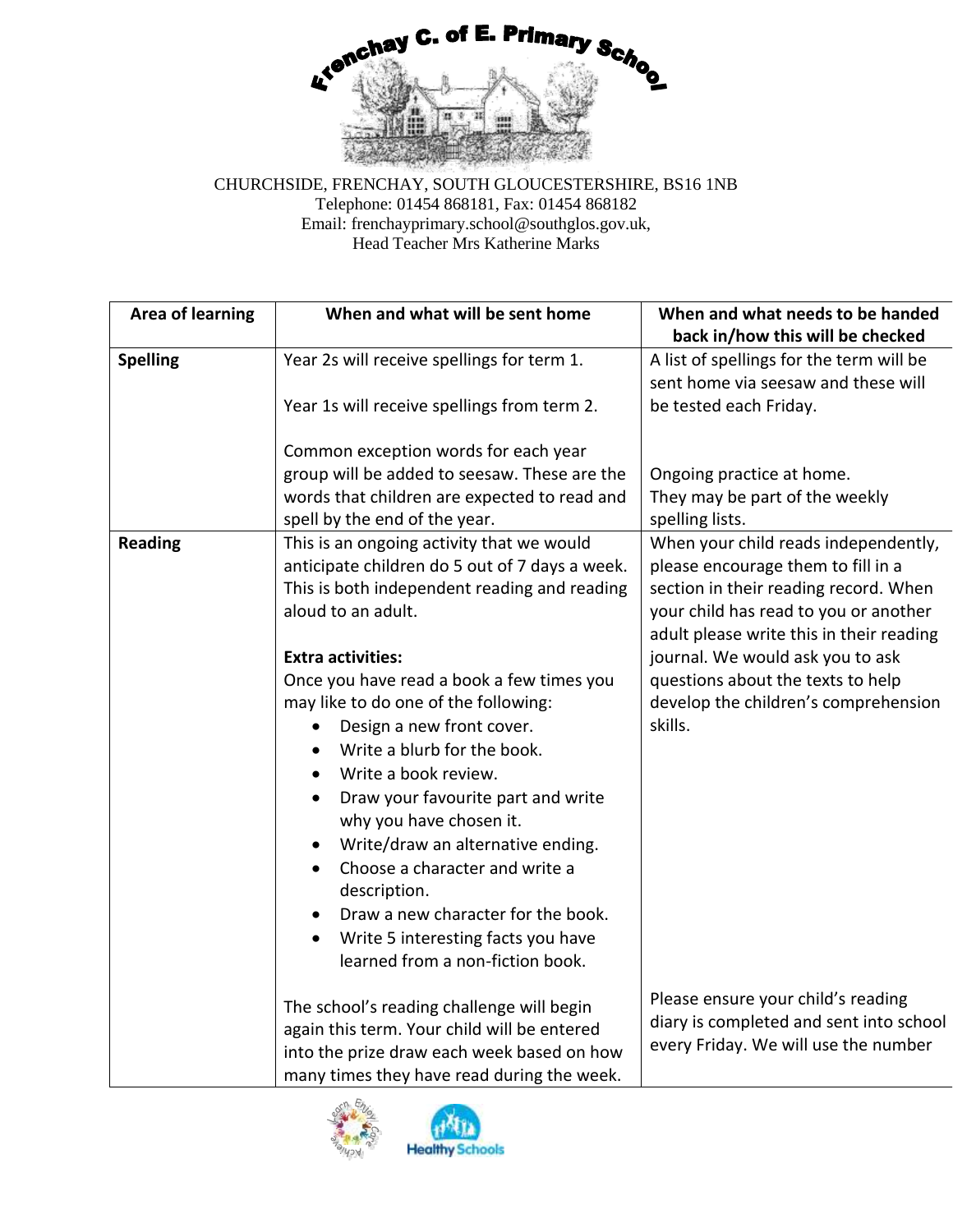

|                          |                                                                                                                                                                                                                                                                                                                                                                                                                                                                                                                                                 | of entries to determine how many<br>times your child has read at home.                                                                                                                              |
|--------------------------|-------------------------------------------------------------------------------------------------------------------------------------------------------------------------------------------------------------------------------------------------------------------------------------------------------------------------------------------------------------------------------------------------------------------------------------------------------------------------------------------------------------------------------------------------|-----------------------------------------------------------------------------------------------------------------------------------------------------------------------------------------------------|
| <b>English and Topic</b> | At the beginning of each term, a variety of<br>suggested activities will be sent home via<br>seesaw linked to the class' topic. Your child<br>does not need to complete every activity but<br>we suggest completing 2-3. These are meant<br>to be fun activities that allow your child to<br>share their learning at home with you.                                                                                                                                                                                                             | The class teacher will provide a date<br>for the projects to be back in; this will<br>be towards the end of a term.<br>Projects can be brought into school or<br>photos can be uploaded via seesaw. |
| <b>Maths</b>             | By the end of year 1, children need to be able<br>to count in 2s, 5s and 10s.<br>By the end of year 2, children need to know<br>2, 5, 10x tables and the corresponding<br>division facts.<br>Year 1:<br>Maths involving practical objects e.g.<br>$\bullet$<br>counting objects, adding and<br>subtracting.<br>Number bonds for numbers up to 10<br>٠<br>(e.g. all the number bond to equal 5,<br>6, 7, 8, 9, 10<br>Opportunities to handle money<br>Recognising shapes in the<br>$\bullet$<br>environment (2D and 3D)<br>Spelling numbers 0-20 | Ongoing maths activities. Could be<br>practiced when travelling in the car,<br>walking to school etc.                                                                                               |
|                          | Number formation 0-20<br>$\bullet$<br>Discussing problems involving maths<br>$\bullet$<br>in everyday contexts.<br>Reciting the days of the week, months<br>$\bullet$<br>of the year and seasons in order.<br>Knowing doubles and halves of<br>numbers up to 10.                                                                                                                                                                                                                                                                                |                                                                                                                                                                                                     |